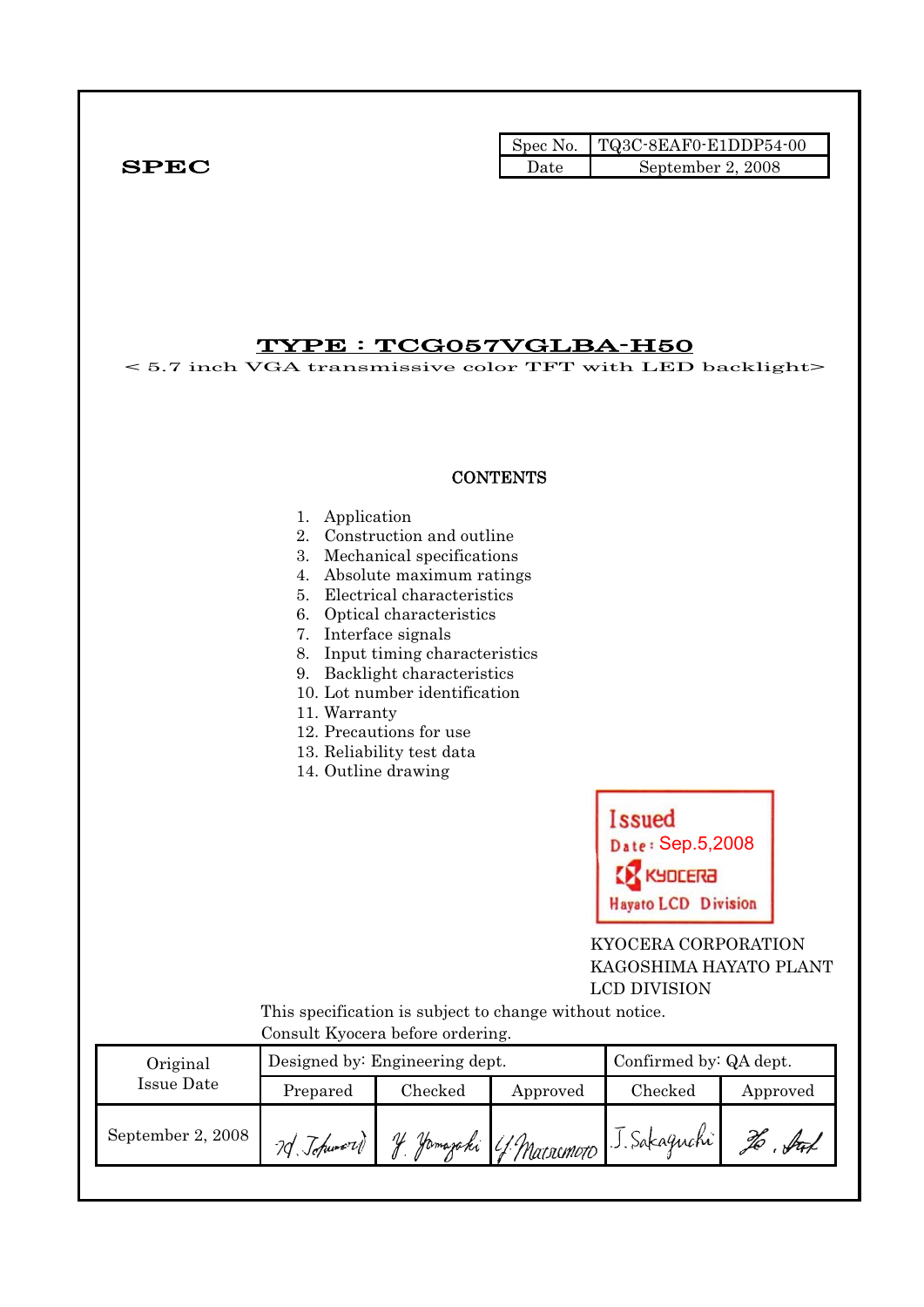| Spec No.              | Part No.        | Page |
|-----------------------|-----------------|------|
| TQ3C-8EAF0-E1DDP54-00 | TCG057VGLBA-H50 |      |

# Warning

- 1. This Kyocera LCD module has been specifically designed for use only in electronic devices and industrial machines in the area of audio control, office automation, industrial control, home appliances, etc. The module should not be used in applications where the highest level of safety and reliability are required and module failure or malfunction of such module results in physical harm or loss of life, as well as enormous damage or loss. Such fields of applications include, without limitation, medical, aerospace, communications infrastructure, atomic energy control. Kyocera expressly disclaims any and all liability resulting in any way to the use of the module in such applications.
- 2. Customer agrees to indemnify, defend and hold Kyocera harmless from and against any and all actions, claims, damages, liabilities, awards, costs, and expenses, including legal expenses, resulting from or arising out of Customer's use, or sale for use, or Kyocera modules in applications.

# Caution

1. Kyocera shall have the right, which Customer hereby acknowledges, to immediately scrap or destroy tooling for Kyocera modules for which no Purchase Orders have been received from the Customer in a two-year period.

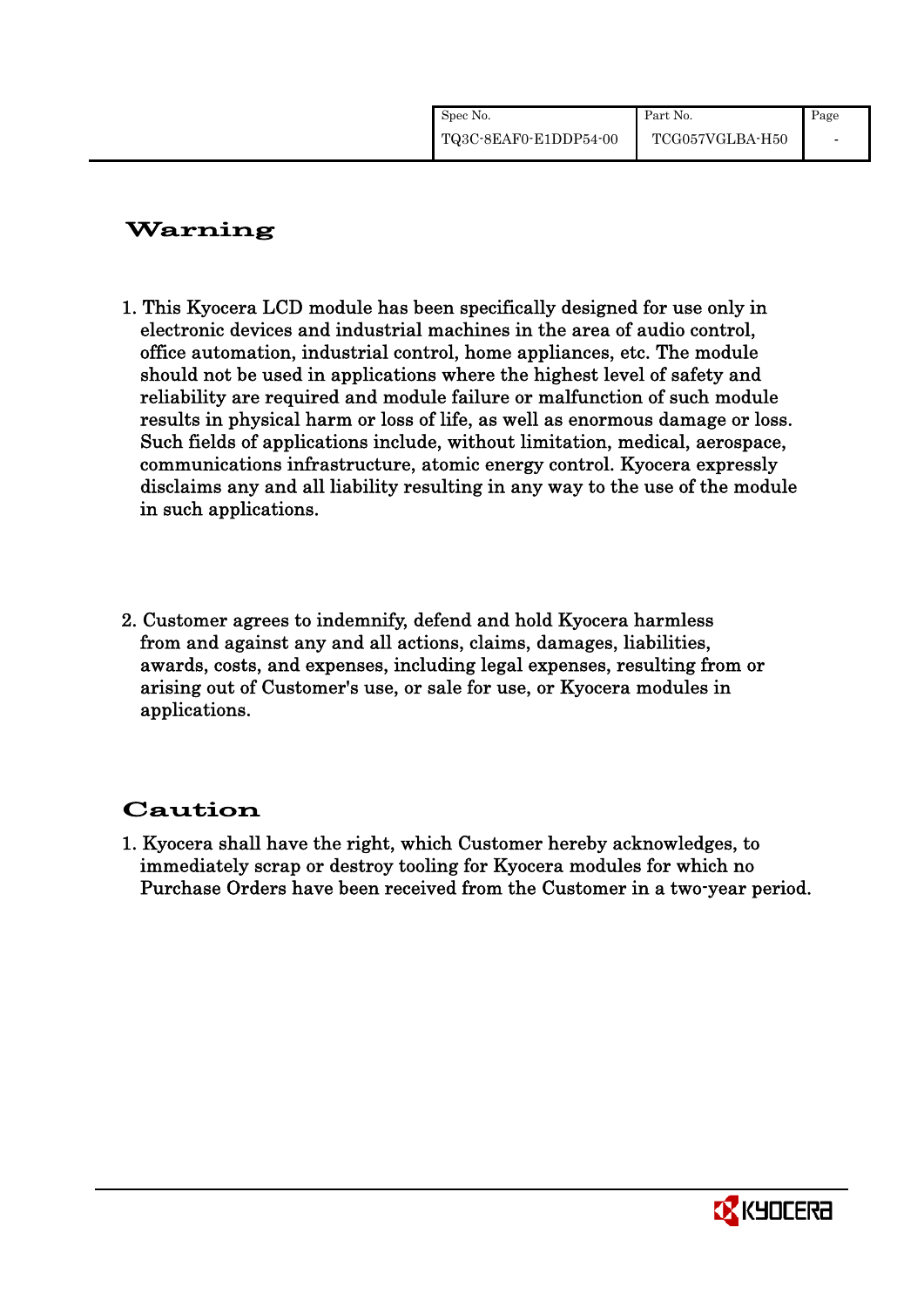|         |              |                                 | $\operatorname{Part}$ No.<br>Spec No.<br>${\bf TQ3C\text{-}SEAF0\text{-}E1DDP54\text{-}00}$<br>$\operatorname{TCG057VGLBA\text{-}H50}$ |                 |                                      |               | Page<br>$\blacksquare$  |  |
|---------|--------------|---------------------------------|----------------------------------------------------------------------------------------------------------------------------------------|-----------------|--------------------------------------|---------------|-------------------------|--|
|         |              |                                 |                                                                                                                                        |                 |                                      |               |                         |  |
|         |              | Designed by : Engineering dept. |                                                                                                                                        |                 | Revision record                      |               | Confirmed by : QA dept. |  |
|         | $\rm{Date}$  | Prepared                        |                                                                                                                                        | ${\it Checked}$ | Approved                             | $\rm Checked$ | Approved                |  |
|         |              |                                 |                                                                                                                                        |                 |                                      |               |                         |  |
|         |              |                                 |                                                                                                                                        |                 |                                      |               |                         |  |
| Rev.No. | ${\it Date}$ | Page                            |                                                                                                                                        |                 | $\label{eq:2} \textbf{Descriptions}$ |               |                         |  |
|         |              |                                 |                                                                                                                                        |                 |                                      |               |                         |  |
|         |              |                                 |                                                                                                                                        |                 |                                      |               |                         |  |
|         |              |                                 |                                                                                                                                        |                 |                                      |               |                         |  |
|         |              |                                 |                                                                                                                                        |                 |                                      |               |                         |  |
|         |              |                                 |                                                                                                                                        |                 |                                      |               |                         |  |
|         |              |                                 |                                                                                                                                        |                 |                                      |               |                         |  |
|         |              |                                 |                                                                                                                                        |                 |                                      |               |                         |  |
|         |              |                                 |                                                                                                                                        |                 |                                      |               |                         |  |
|         |              |                                 |                                                                                                                                        |                 |                                      |               |                         |  |
|         |              |                                 |                                                                                                                                        |                 |                                      |               |                         |  |
|         |              |                                 |                                                                                                                                        |                 |                                      |               |                         |  |
|         |              |                                 |                                                                                                                                        |                 |                                      |               |                         |  |
|         |              |                                 |                                                                                                                                        |                 |                                      |               |                         |  |
|         |              |                                 |                                                                                                                                        |                 |                                      |               |                         |  |
|         |              |                                 |                                                                                                                                        |                 |                                      |               |                         |  |
|         |              |                                 |                                                                                                                                        |                 |                                      |               |                         |  |
|         |              |                                 |                                                                                                                                        |                 |                                      |               |                         |  |
|         |              |                                 |                                                                                                                                        |                 |                                      |               |                         |  |
|         |              |                                 |                                                                                                                                        |                 |                                      |               |                         |  |
|         |              |                                 |                                                                                                                                        |                 |                                      |               |                         |  |
|         |              |                                 |                                                                                                                                        |                 |                                      |               |                         |  |
|         |              |                                 |                                                                                                                                        |                 |                                      |               |                         |  |
|         |              |                                 |                                                                                                                                        |                 |                                      |               |                         |  |
|         |              |                                 |                                                                                                                                        |                 |                                      |               |                         |  |
|         |              |                                 |                                                                                                                                        |                 |                                      |               |                         |  |
|         |              |                                 |                                                                                                                                        |                 |                                      |               |                         |  |
|         |              |                                 |                                                                                                                                        |                 |                                      |               |                         |  |
|         |              |                                 |                                                                                                                                        |                 |                                      |               |                         |  |
|         |              |                                 |                                                                                                                                        |                 |                                      |               |                         |  |
|         |              |                                 |                                                                                                                                        |                 |                                      |               |                         |  |
|         |              |                                 |                                                                                                                                        |                 |                                      |               |                         |  |
|         |              |                                 |                                                                                                                                        |                 |                                      |               |                         |  |

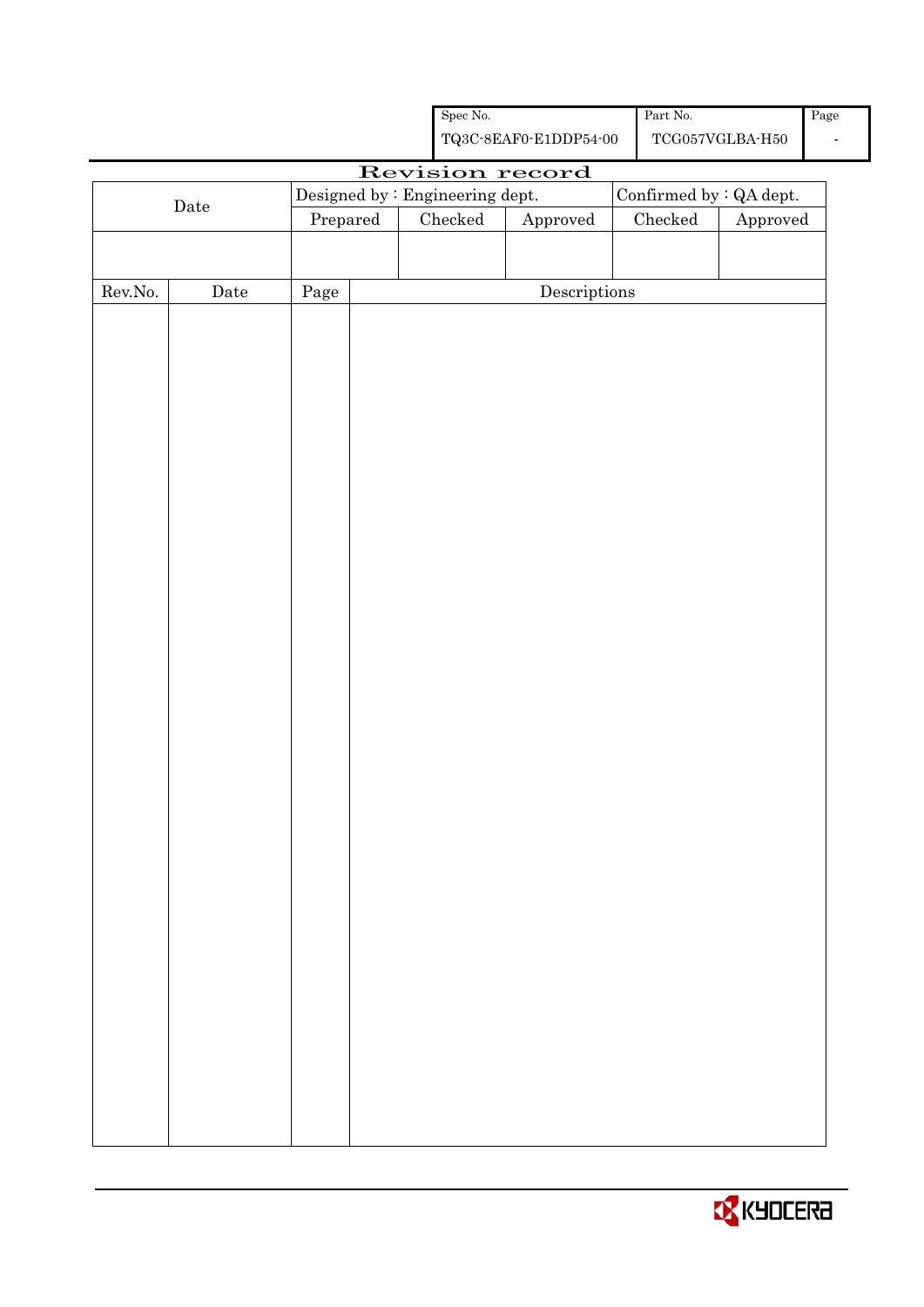### 1. Application

This document defines the specification of TCG057VGLBA-H50. (RoHS Compliant)

### 2. Construction and outline

| LCD.               | : Transmissive color dot matrix type TFT             |
|--------------------|------------------------------------------------------|
| Backlight system   | : LED                                                |
| Polarizer          | : Glare Low-reflection treatment                     |
| Additional circuit | : Timing controller, Power supply $(3.3V)$ input)    |
|                    | (without constant current circuit for LED Backlight) |

## 3. Mechanical specifications

| <b>Item</b>        | Specification                                                   | Unit |
|--------------------|-----------------------------------------------------------------|------|
| Outline dimensions | 127.2 (W) $\times$ 100.4 (H) $\times$ 5.7 (D)                   | mm   |
| Active area        | $115.2$ (W) $\times$ 86.4 (H)<br>(14.4cm / 5.7 inch (Diagonal)) | mm   |
| Dot format         | $640 \times (B,G,R)$ (W) $\times 480$ (H)                       | dot  |
| Dot pitch          | $0.06$ (W) $\times$ 0.18 (H)                                    | mm   |
| $*1$<br>Base color | Normally White                                                  |      |
| Mass               | (TBD)                                                           | g    |

\*1 Due to the characteristics of the LCD material, the color varies with environmental temperature.

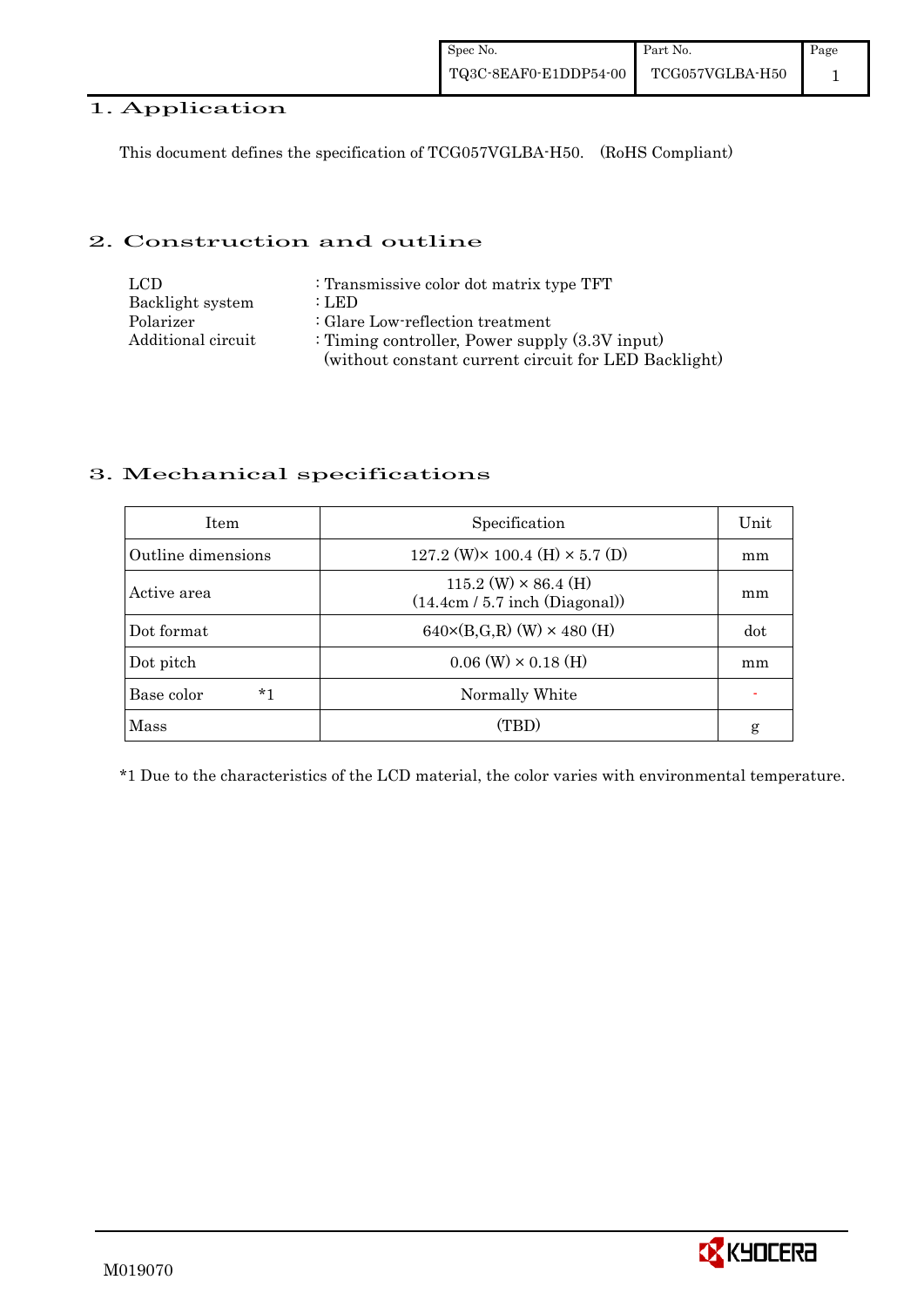#### 4. Absolute maximum ratings

| Item                     |              | Symbol           | Min.   | Max. | Unit |
|--------------------------|--------------|------------------|--------|------|------|
| Supply voltage for logic | $\rm V_{DD}$ |                  | 4.0    |      |      |
| Input signal voltage     | $*1$         | $\rm V_{\rm IN}$ | $-0.3$ | 6.0  |      |
| LED forward current      | $*_{2}$      | ΙF               |        | 30   | mA   |
| Reversed voltage         | $*_{2}$      | VR               |        |      |      |

4-1. Electrical absolute maximum ratings

\*1 Input signal : CK,  $R0 \sim R5$ ,  $G0 \sim G5$ ,  $B0 \sim B5$ ,  $H<sub>SYNC</sub>$ ,  $V<sub>SYNC</sub>$ ,  $ENAB$ ,  $R/L$ ,  $U/D$ 

 $*2$  For each "AN1-CA1", "AN2-CA2", "AN3-CA3" and "AN4-CA4" Temp. =  $25^{\circ}$ C

4-2. Environmental absolute maximum ratings

| Item                  |       | Symbol                  | Min.    | Max.    | Unit      |
|-----------------------|-------|-------------------------|---------|---------|-----------|
| Operating temperature | $*1$  | Top                     | $-20$   | 70      | $\circ$ C |
| Storage temperature   | $*$ ? | T <sub>STO</sub>        | $-30$   | 80      | $\circ$ C |
| Operating humidity    | $*3$  | Hop                     | $10\,$  | $*_{4}$ | %RH       |
| Storage humidity      | $*3$  | <b>H</b> <sub>sto</sub> | 10      | $*_{4}$ | %RH       |
| Vibration             |       | $\blacksquare$          | $*_{5}$ | $*5$    |           |
| Shock                 |       |                         | $*6$    | $*6$    |           |

\*1 Operating temperature means a temperature which operation shall be guaranteed. Since display performance is evaluated at 25°C, another temperature range should be confirmed.

\*2 Temp. =  $-30^{\circ}$ C $<$ 48h, Temp. =  $80^{\circ}$ C $<$ 168h

 Store LCD panels at normal temperature/humidity. Keep them free from vibration and shock. An LCD panel that is kept at a low or a high temperature for a long time can be defective due to other conditions, even if the low or high temperature satisfies the standard. (Please refer to "Precautions for Use" for details.)

\*3 Non-condensing

\*4 Temp.≦40°C, 85%RH Max.

Temp.  $>40^{\circ}$ C, Absolute humidity shall be less than 85%RH at 40 $^{\circ}$ C.

\*5

| Frequency       | $10\sim$ 55 Hz    | Acceleration value           |
|-----------------|-------------------|------------------------------|
| Vibration width | $0.15$ mm         | $(0.3 \sim 9 \text{ m/s}^2)$ |
| Interval        | $10 - 55 - 10$ Hz | 1 minutes                    |

 2 hours in each direction X, Y, Z (6 hours total) EIAJ ED-2531

\*6 Acceleration: 490 m/s2, Pulse width: 11 ms

3 times in each direction:  $\pm X$ ,  $\pm Y$ ,  $\pm Z$ 

EIAJ ED-2531

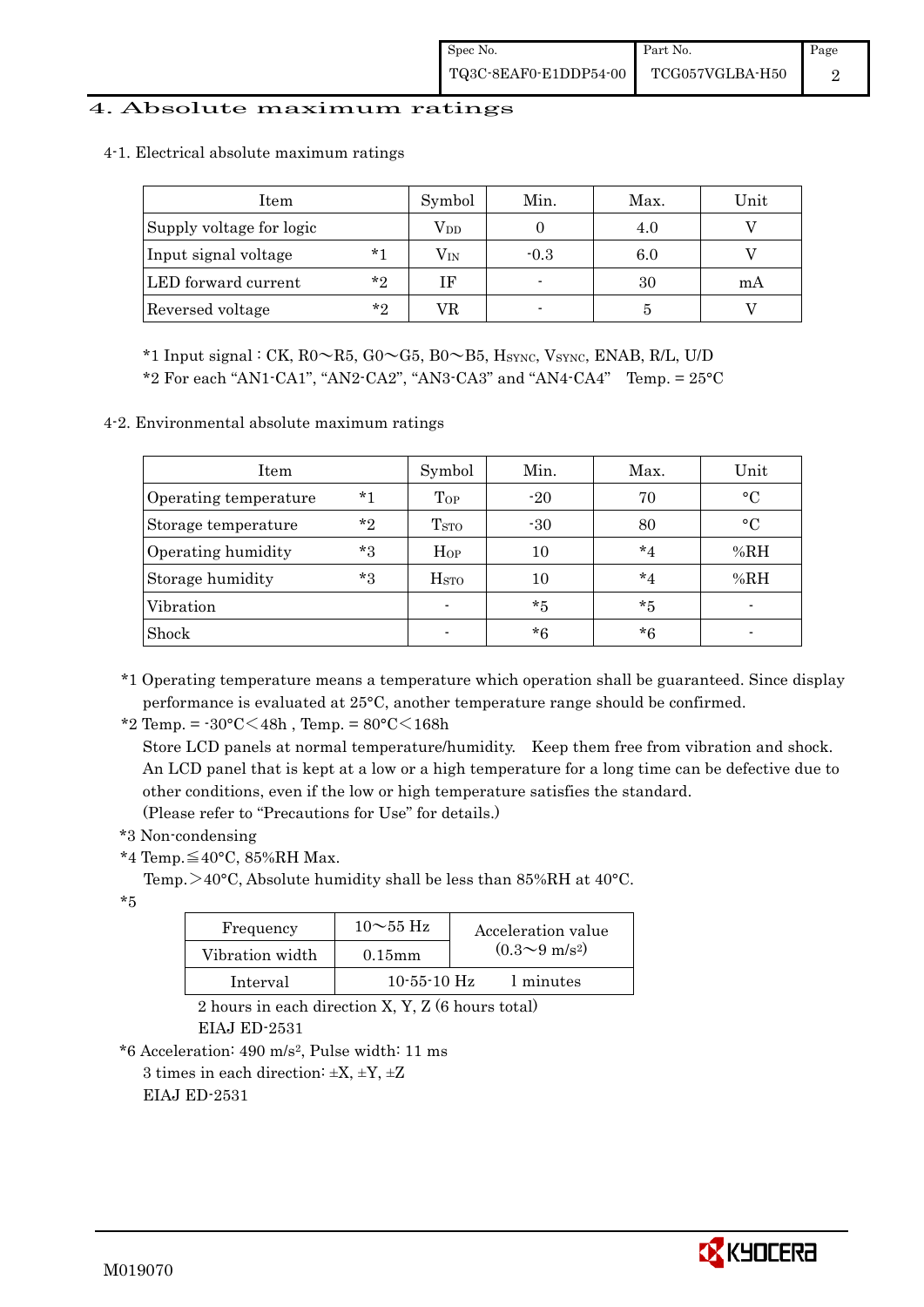| Spec No.              | Part No.                     | Page |
|-----------------------|------------------------------|------|
| TQ3C-8EAF0-E1DDP54-00 | $\rm TCG057VGLBA\text{-}H50$ |      |

### 5. Electrical characteristics

|                                 |               |                |                          |      | Temp. = $-20 \sim 70$ °C |         |
|---------------------------------|---------------|----------------|--------------------------|------|--------------------------|---------|
| Item                            | Symbol        | Condition      | Min.                     | Typ. | Max.                     | Unit    |
| Supply voltage for logic *1     | $\rm V_{DD}$  | $\blacksquare$ | 3.0                      | 3.3  | 3.6                      | V       |
| Current consumption for logic   | $_{\rm{LDD}}$ | $*_{2}$        | $\blacksquare$           | 170  | 220                      | mA      |
| Permissive input ripple voltage | $\rm V_{RP}$  | $\blacksquare$ | $\overline{\phantom{0}}$ |      | 100                      | $mVp-p$ |
|                                 | $\rm V_{II}$  | "Low" level    | $\Omega$                 |      | 0.3V <sub>DD</sub>       | V       |
| Input signal voltage *3         | $\rm V_{IH}$  | "High" level   | 0.7V <sub>DD</sub>       |      | $\rm V_{DD}$             |         |

\*1 VDD-turn-on conditions



### \*2 Display pattern:



 $*3$  Input signal : CK, R0 $\sim$ R5, G0 $\sim$ G5, B0 $\sim$ B5, H<sub>SYNC</sub>, V<sub>SYNC</sub>, ENAB, R/L, U/D

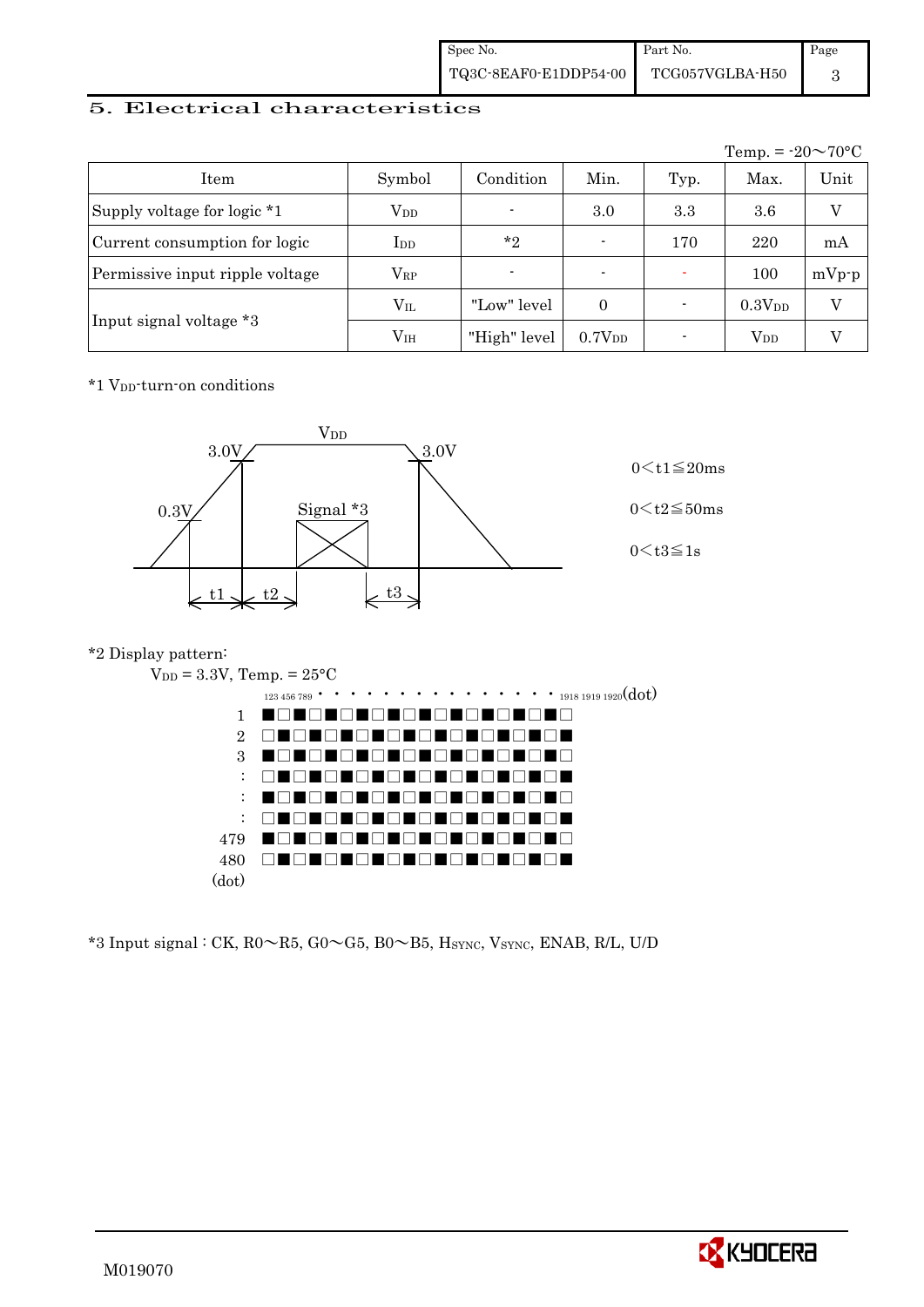Spec No. TQ3C-8EAF0-E1DDP54-00 Part No. TCG057VGLBA-H50

Page 4

## 6. Optical characteristics

Measuring spot =  $\phi$  6.0mm, Temp. = 25°C

| Item                                  |       | Symbol         | Condition                   | Min.                     | Typ.  | Max.                     | Unit              |
|---------------------------------------|-------|----------------|-----------------------------|--------------------------|-------|--------------------------|-------------------|
|                                       | Rise  | $\tau_r$       | $\theta = \phi = 0^{\circ}$ | ÷                        | 10    | $\blacksquare$           | ms                |
| Response time                         | Down  | $\tau$ d       | $\theta = \phi = 0^{\circ}$ | $\overline{a}$           | 25    |                          | ms                |
|                                       |       | $\theta$ upper |                             |                          | 80    |                          |                   |
| Viewing angle range<br>View direction |       | $\theta$ lower | $CR \ge 5$                  |                          | 80    |                          | deg.              |
| $: 6$ o'clock                         |       | $\phi$ left    |                             | $\overline{a}$           | 80    |                          |                   |
| (Gray inversion)                      |       | $\phi$ RIGHT   |                             | $\overline{\phantom{a}}$ | 80    | $\overline{\phantom{a}}$ | deg.              |
| Contrast ratio                        |       | CR             | $\theta = \phi = 0^{\circ}$ | 300                      | 500   |                          | $\blacksquare$    |
| <b>Brightness</b>                     |       | $\mathbf{L}$   | IF=15mA/Line                | (260)                    | (370) |                          | cd/m <sup>2</sup> |
|                                       | Red   | $\mathbf X$    | $\theta = \phi = 0^{\circ}$ | 0.56                     | 0.61  | 0.66                     |                   |
|                                       |       | y              |                             | 0.32                     | 0.37  | 0.42                     |                   |
|                                       |       | $\mathbf X$    | $\theta = \phi = 0^{\circ}$ | 0.29                     | 0.34  | 0.39                     |                   |
| Chromaticity                          | Green | $\mathbf y$    |                             | 0.52                     | 0.57  | 0.62                     | ٠                 |
| coordinates                           | Blue  | X              | $\theta = \phi = 0^{\circ}$ | 0.09                     | 0.14  | 0.19                     |                   |
|                                       |       | y              |                             | 0.06                     | 0.11  | 0.16                     |                   |
|                                       |       | $\mathbf X$    |                             | 0.27                     | 0.32  | 0.37                     |                   |
|                                       | White | $\mathbf y$    | $\theta = \phi = 0^{\circ}$ | 0.29                     | 0.34  | 0.39                     |                   |

6-1. Definition of contrast ratio

$$
CR(Contrast ratio) = \frac{Brightness with all pixels "White"
$$
  
Brightness with all pixels "Black"

#### 6-2. Definition of response time



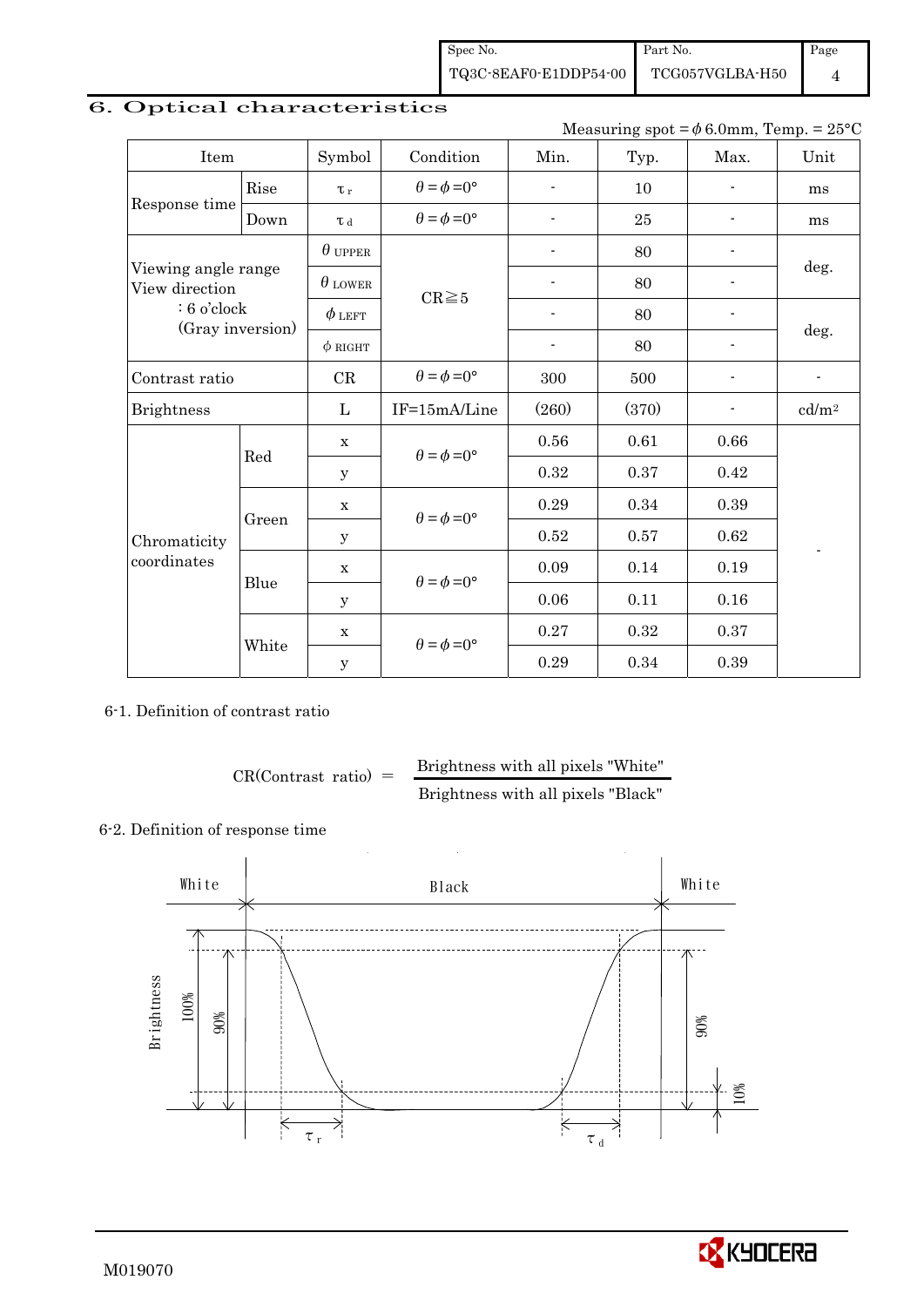

6-4. Brightness measuring points



1) Rating is defined on the average in the viewing area.

2) Measured 30 minutes after the LED is powered on. (Ambient temp. = 25°C)

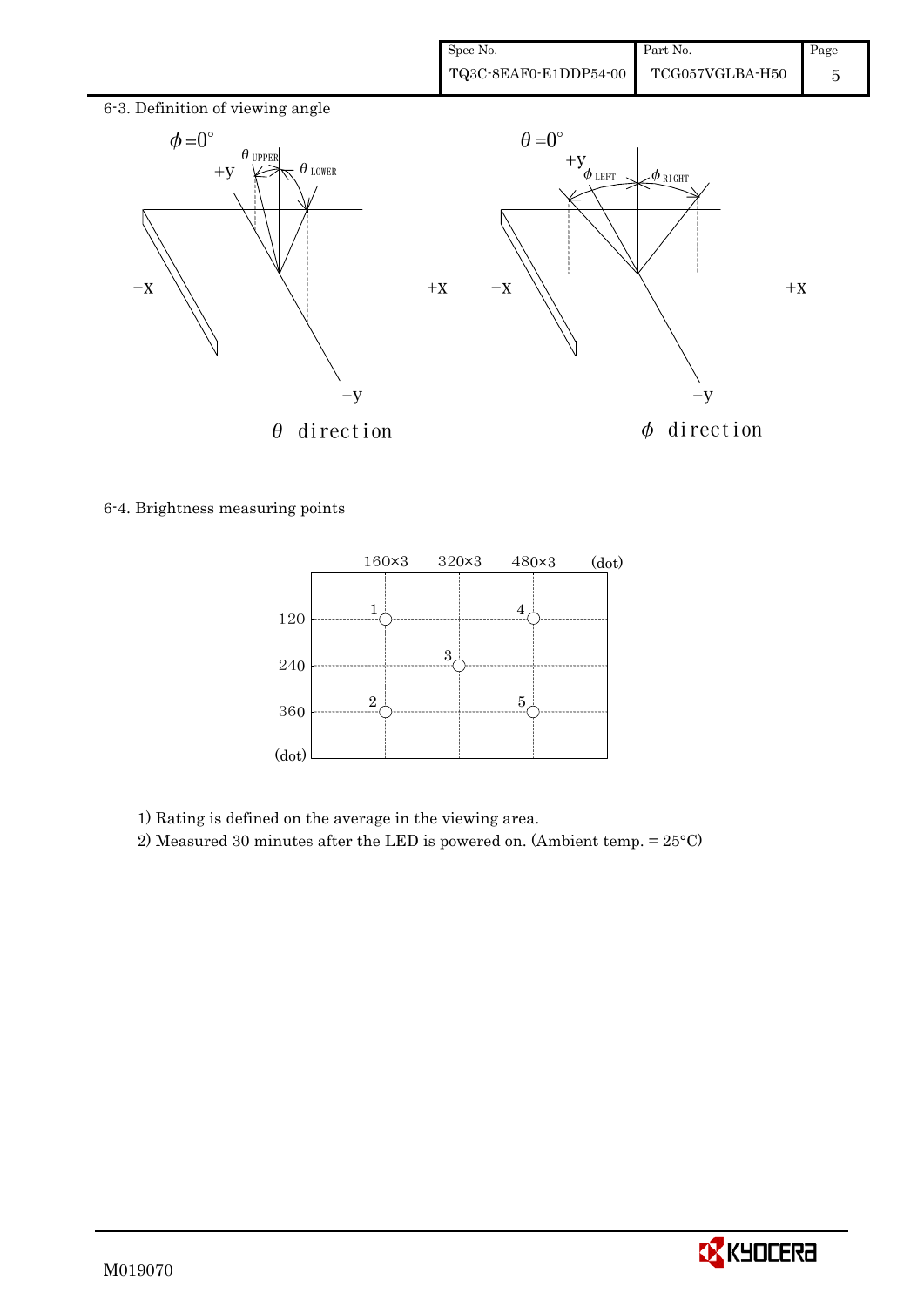# 7. Interface signals

| No.             | Symbol                 | Description                                                                        | I/O                      | Note    |
|-----------------|------------------------|------------------------------------------------------------------------------------|--------------------------|---------|
| 1               | <b>GND</b>             | <b>GND</b>                                                                         |                          |         |
| $\sqrt{2}$      | CK                     | Clock signal for sampling each data signal                                         | $\bf I$                  |         |
| 3               | $H_{\rm SYNC}$         | Horizontal synchronous signal (negative)                                           | $\mathbf I$              |         |
| $\overline{4}$  | $V_{\rm SYNC}$         | Vertical synchronous signal (negative)                                             | I                        |         |
| $\bf 5$         | <b>GND</b>             | <b>GND</b>                                                                         |                          |         |
| $\,6\,$         | R <sub>0</sub>         | RED data signal (LSB)                                                              | I                        |         |
| $\overline{7}$  | R1                     | RED data signal                                                                    | $\bf I$                  |         |
| $8\,$           | R2                     | RED data signal                                                                    | $\rm I$                  |         |
| $9\phantom{.0}$ | R3                     | RED data signal                                                                    | $\mathbf I$              |         |
| 10              | R <sub>4</sub>         | RED data signal                                                                    | Ι                        |         |
| 11              | R5                     | RED data signal (MSB)                                                              | $\mathbf I$              |         |
| 12              | <b>GND</b>             | <b>GND</b>                                                                         |                          |         |
| 13              | G <sub>0</sub>         | GREEN data signal (LSB)                                                            | $\rm I$                  |         |
| 14              | G <sub>1</sub>         | GREEN data signal                                                                  | $\mathbf I$              |         |
| 15              | G <sub>2</sub>         | GREEN data signal                                                                  | Ι                        |         |
| 16              | G <sub>3</sub>         | GREEN data signal                                                                  | $\mathbf I$              |         |
| 17              | G <sub>4</sub>         | GREEN data signal                                                                  | $\bf I$                  |         |
| 18              | G5                     | GREEN data signal (MSB)                                                            | $\bf I$                  |         |
| 19              | <b>GND</b>             | <b>GND</b>                                                                         |                          |         |
| 20              | B <sub>0</sub>         | BLUE data signal (LSB)                                                             | $\mathbf I$              |         |
| 21              | B1                     | BLUE data signal                                                                   | $\mathbf I$              |         |
| 22              | B <sub>2</sub>         | BLUE data signal                                                                   | $\mathbf I$              |         |
| 23              | B <sub>3</sub>         | BLUE data signal                                                                   | $\bf I$                  |         |
| 24              | B4                     | BLUE data signal                                                                   | $\rm I$                  |         |
| 25              | B5                     | BLUE data signal (MSB)                                                             | $\bf I$                  |         |
| 26              | <b>GND</b>             | <b>GND</b>                                                                         |                          |         |
| $\bf 27$        | <b>ENAB</b>            | Signal to settle the horizontal display position (positive)                        | $\mathbf I$              | $*_{1}$ |
| 28              | $V_{DD}$               | 3.3V power supply                                                                  | $\overline{\phantom{0}}$ |         |
| 29              | <b>V</b> <sub>DD</sub> | 3.3V power supply                                                                  | $\overline{\phantom{a}}$ |         |
| 30              | R/L                    | Horizontal display mode select signal<br>$L: Normal, H: Left / Right reverse mode$ | I                        | $*_{2}$ |
| 31              | U/D                    | Vertical display mode select signal<br>H: Normal, L: Up / Down reverse mode        | $\mathbf I$              |         |
| 32              | NC                     | No connect                                                                         |                          |         |
| 33              | CA1                    | Cathode 1                                                                          | $\overline{\phantom{a}}$ |         |
| 34              | CA2                    | Cathode 2                                                                          | $\overline{\phantom{0}}$ |         |
| 35              | CA <sub>3</sub>        | Cathode 3                                                                          |                          |         |
| 36              | CA4                    | Cathode 4                                                                          |                          |         |
| 37              | AN1                    | Anode 1                                                                            |                          |         |
| 38              | AN2                    | Anode 2                                                                            | ۰                        |         |
| $39\,$          | AN3                    | Anode 3                                                                            | $\overline{\phantom{a}}$ |         |
| 40              | AN4                    | Anode 4                                                                            |                          |         |

 LCD connector : IMSA-9681S-40A-GF (IRISO) Recommended matching FFC or FPC  $\qquad$  : 0.5mm pitch

- 
- 

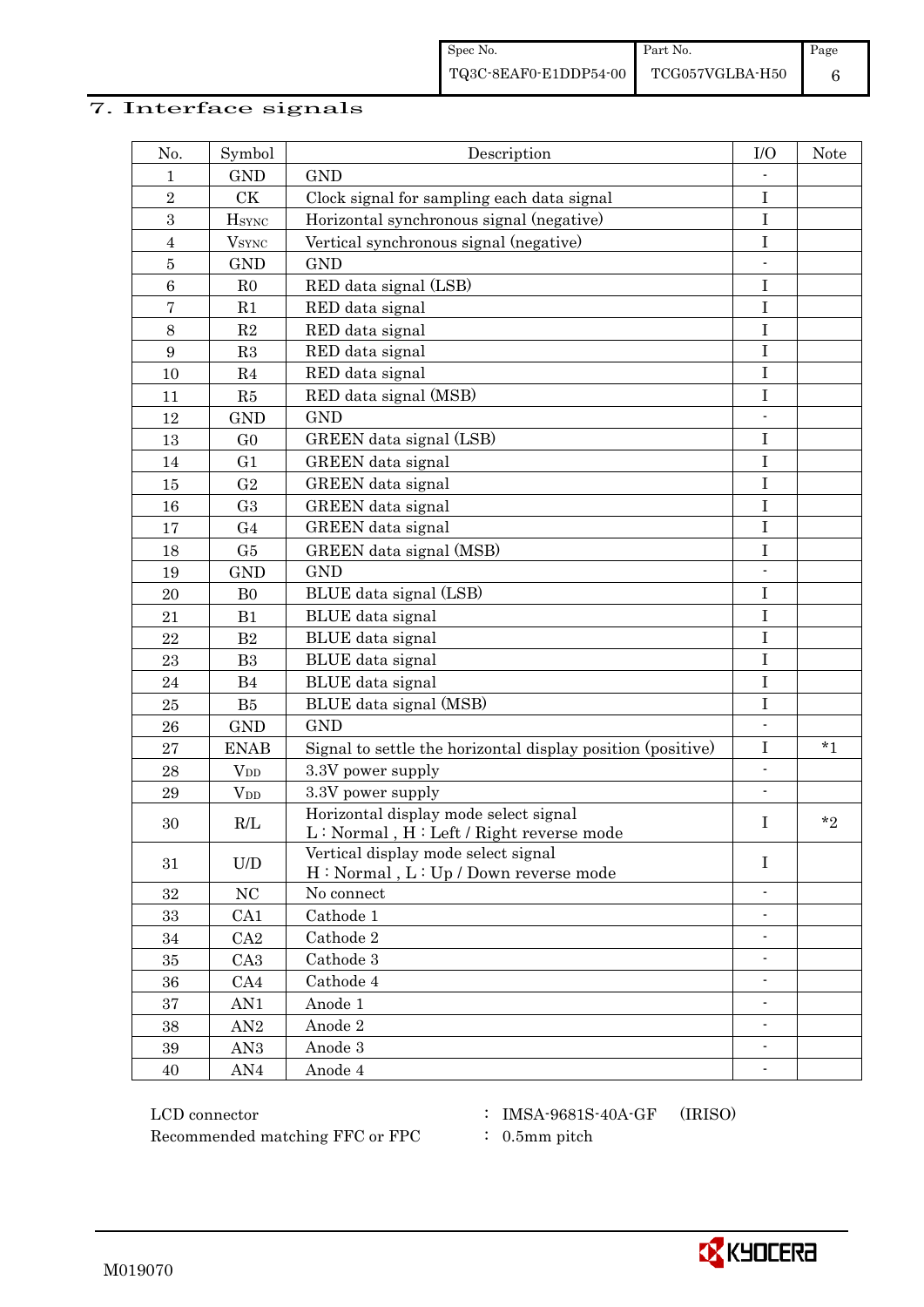| Spec No.              | Part No.        | Page |
|-----------------------|-----------------|------|
| TQ3C-8EAF0-E1DDP54-00 | TCG057VGLBA-H50 |      |

 \*1 The horizontal display start timing is settled in accordance with a rising timing of ENAB signal. In case ENAB is fixed "Low", the horizontal start timing is determined. Don't keep ENAB "High" during operation.





\*2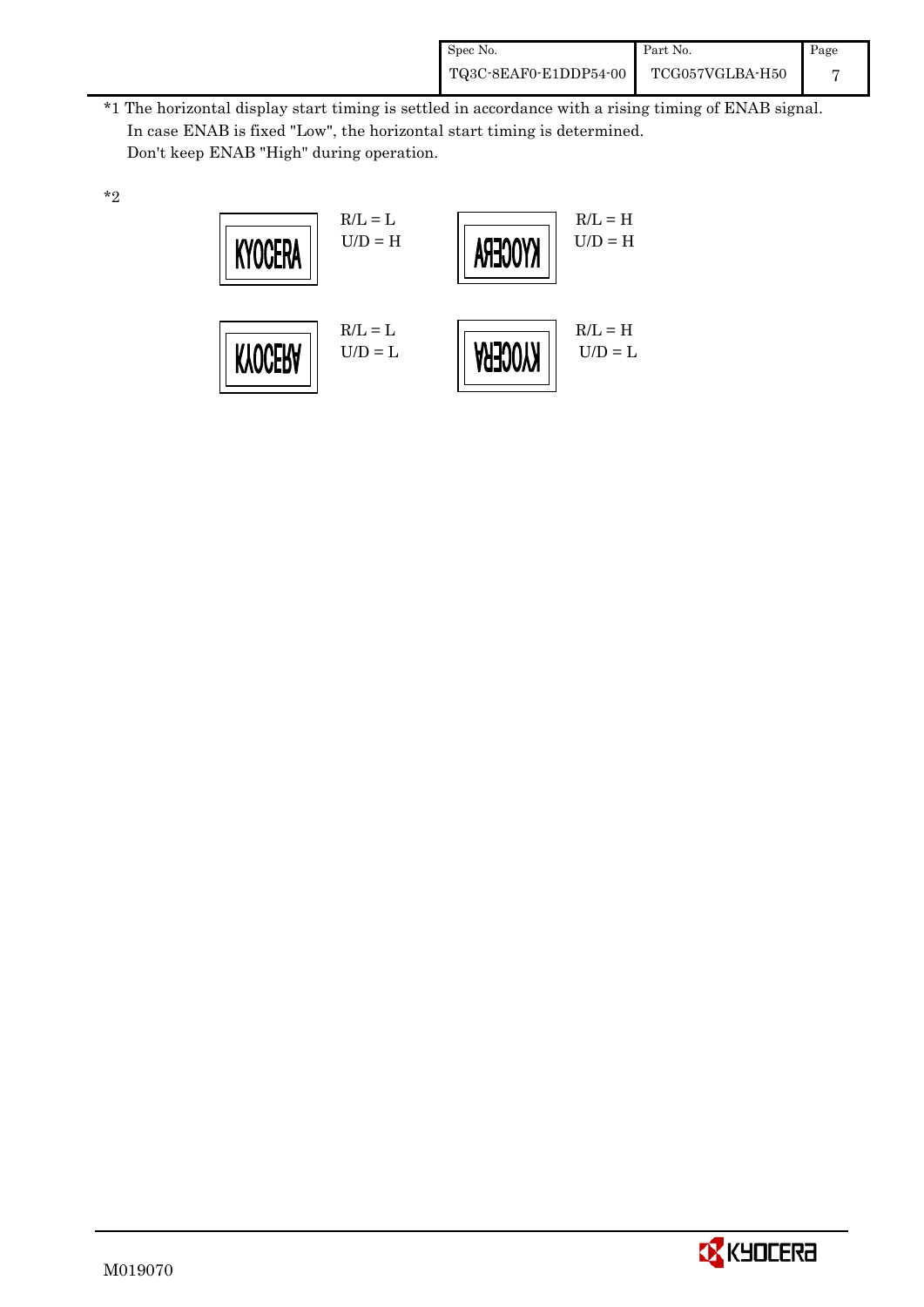#### 8. Input timing characteristics

|                            | Item                                   | Symbol               | Min            | Typ                      | Max                      | Unit     | <b>Note</b> |
|----------------------------|----------------------------------------|----------------------|----------------|--------------------------|--------------------------|----------|-------------|
| Clock                      | Frequency                              | $1/\mathrm{Tc}$      |                | 25.18                    | 28.88                    | MHz      |             |
|                            | Duty ratio                             | Tch/Tc               | 40             | 50                       | 60                       | $\%$     |             |
| Data                       | Set up time                            | Tds                  | 10             | $\qquad \qquad -$        | $\qquad \qquad -$        | ns       |             |
|                            | Hold time                              | Tdh                  | 10             |                          | $\overline{\phantom{0}}$ | ns       |             |
|                            |                                        | TH                   | 30.0           | 31.8                     | $\qquad \qquad -$        | $\mu$ s  |             |
|                            | Cycle                                  |                      | 770            | 800                      | 900                      | clock    |             |
| Horizontal sync.<br>signal | Pulse width                            | THp                  | 5              | 30                       |                          | clock    |             |
|                            | Set up time                            | <b>THs</b>           | 10             |                          | $\qquad \qquad -$        | ns       |             |
|                            | Hold time                              | THh                  | 10             | $\qquad \qquad -$        | $\qquad \qquad -$        | ns       |             |
|                            | Cycle                                  | TV                   | 515            | 525                      | 560                      | line     |             |
| Vertical sync.             | Pulse width                            | TVp                  | $\mathbf 1$    | 3                        | 5                        | line     |             |
| signal                     | Set up time                            | $\operatorname{TVs}$ | 10             | $\overline{\phantom{0}}$ | $\qquad \qquad -$        | ns       |             |
|                            | Hold time                              | TVh                  | 10             |                          | $\overline{\phantom{0}}$ | ns       |             |
|                            | Pulse width                            | TEp                  |                | 640                      |                          | clock    |             |
| Enable signal<br>(ENAB)    | Set up time                            | TEs                  | 10             |                          | $\qquad \qquad -$        | $\rm ns$ |             |
|                            | Hold time                              | TEh                  | 10             |                          | $\qquad \qquad -$        | ns       |             |
|                            | HSYNC · Enable signal phase difference | <b>THE</b>           | 112            | 144                      | 175                      | clock    |             |
|                            | HSYNC · VSYNC signal phase difference  | <b>THV</b>           | 10             |                          | $\qquad \qquad -$        | ns       |             |
|                            | Vertical sync. signal start position   | <b>TVE</b>           | $\overline{2}$ | 35                       | 76                       | line     |             |
| Horizontal display period  |                                        | THd                  |                | 640                      |                          | clock    |             |
| Vertical display period    |                                        | TVd                  |                | 480                      |                          | line     |             |

#### 8-1. Timing characteristics

\*When ENAB is fixed at "Low", the horizontal display starts from the data of C144 (clock) as shown in 8-3.

 \*When ENAB is fixed at "Low", the vertical sync. signal start position is 35 (line) as shown in 8-3. \*In case of lower frequency, the deterioration of the display quality, flicker etc., may occur.

8-2. Input Data Signals and Display position on the screen

| D1, DH1 | D2, DH1 | D3, DH1                       |   |   |   | D640, DH1 |
|---------|---------|-------------------------------|---|---|---|-----------|
| D1, DH2 |         | $D2, DH2$ $D3, DH2$           |   |   |   |           |
|         |         |                               |   |   |   |           |
|         |         |                               | в | G | R |           |
|         |         |                               |   |   |   |           |
|         |         |                               |   |   |   |           |
|         |         |                               |   |   |   |           |
|         |         | D1, DH480 D2, DH480 D3, DH480 |   |   |   |           |
|         |         |                               |   |   |   |           |

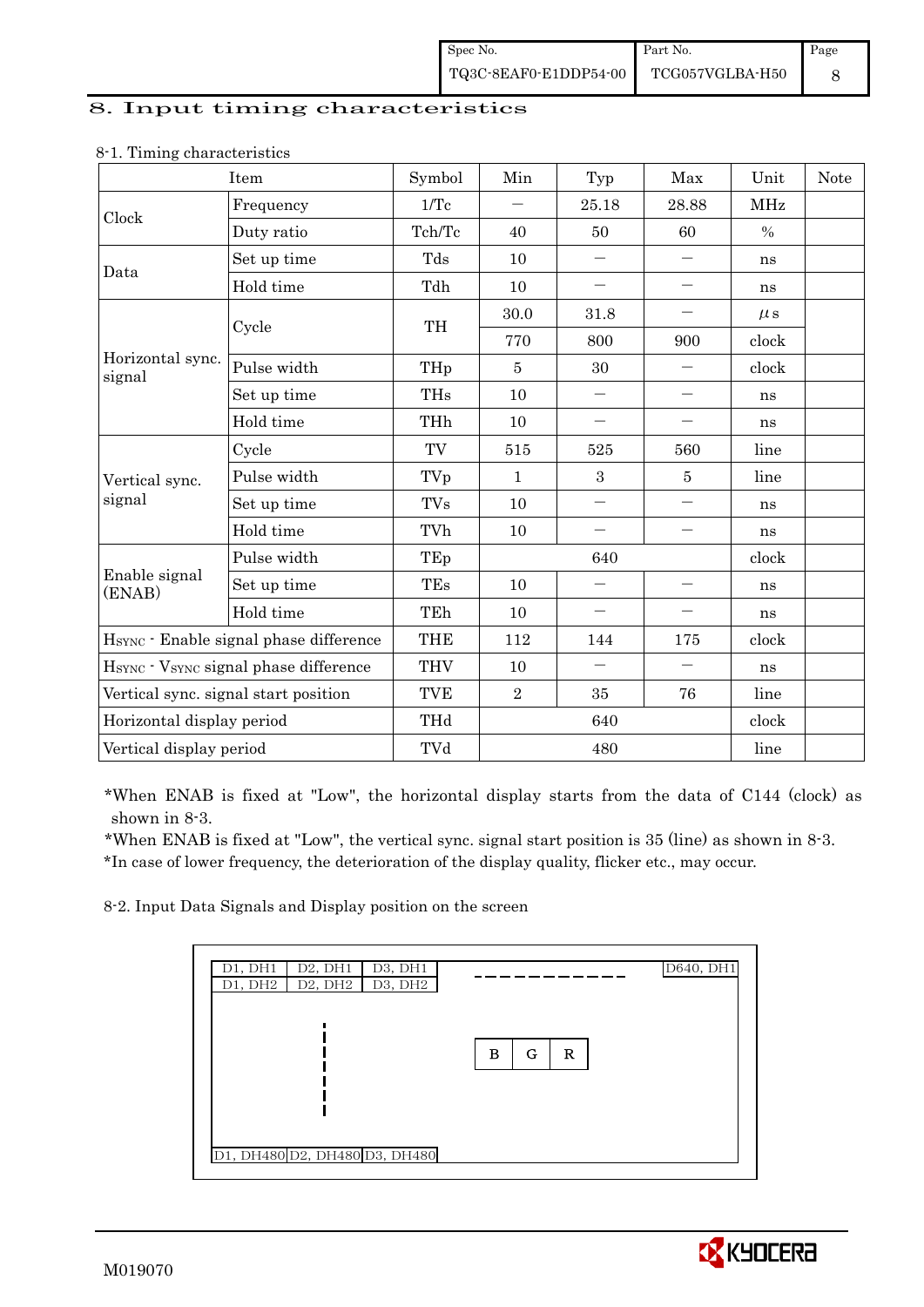

8-3. Input timing characteristics

\*1 When ENAB is fixed at "Low", the horizontal display starts from the data of C144 (clock). \*2 When ENAB is fixed at "Low", the vertical sync. signal start position is 35 (line).

#### 9. Backlight characteristics

LED ratings

| Item                |          | Symbol | Min.                     | Typ.   | Max. | Unit | Note                         |
|---------------------|----------|--------|--------------------------|--------|------|------|------------------------------|
| Forward current     | $*1$     | IF     | $\blacksquare$           | 15     | ۰    | mA   | Ta= $-20 \sim 70$ °C         |
|                     | $*_{1}$  | VF     | $\overline{\phantom{0}}$ | 22.1   | 25.0 | V    | IF=15mA, Ta= $-20^{\circ}$ C |
| Forward voltage     |          |        | $\overline{\phantom{0}}$ | 21.7   | 24.5 | V    | IF=15mA, $Ta=25^{\circ}C$    |
|                     |          |        |                          | 21.3   | 24.1 | V    | IF=15mA, $Ta=70^{\circ}C$    |
| Operating life time | $*2, *3$ | T      |                          | 37,000 | ۰    | h    | IF=15mA, $Ta=25^{\circ}C$    |

\*1 For each "AN1-CA1", "AN2-CA2", "AN3-CA3" and "AN4-CA4"

\*2 When brightness decrease 50% of initial brightness.

\*3 Life time is estimated data. (Condition : IF=15mA, Ta=25℃ in chamber).

 \* An input current below 5.0mA may reduce the brightness uniformity of the LED backlight. This is because the amount of light from each LED chip is different. Therefore, please evaluate carefully before finalizing the input current.

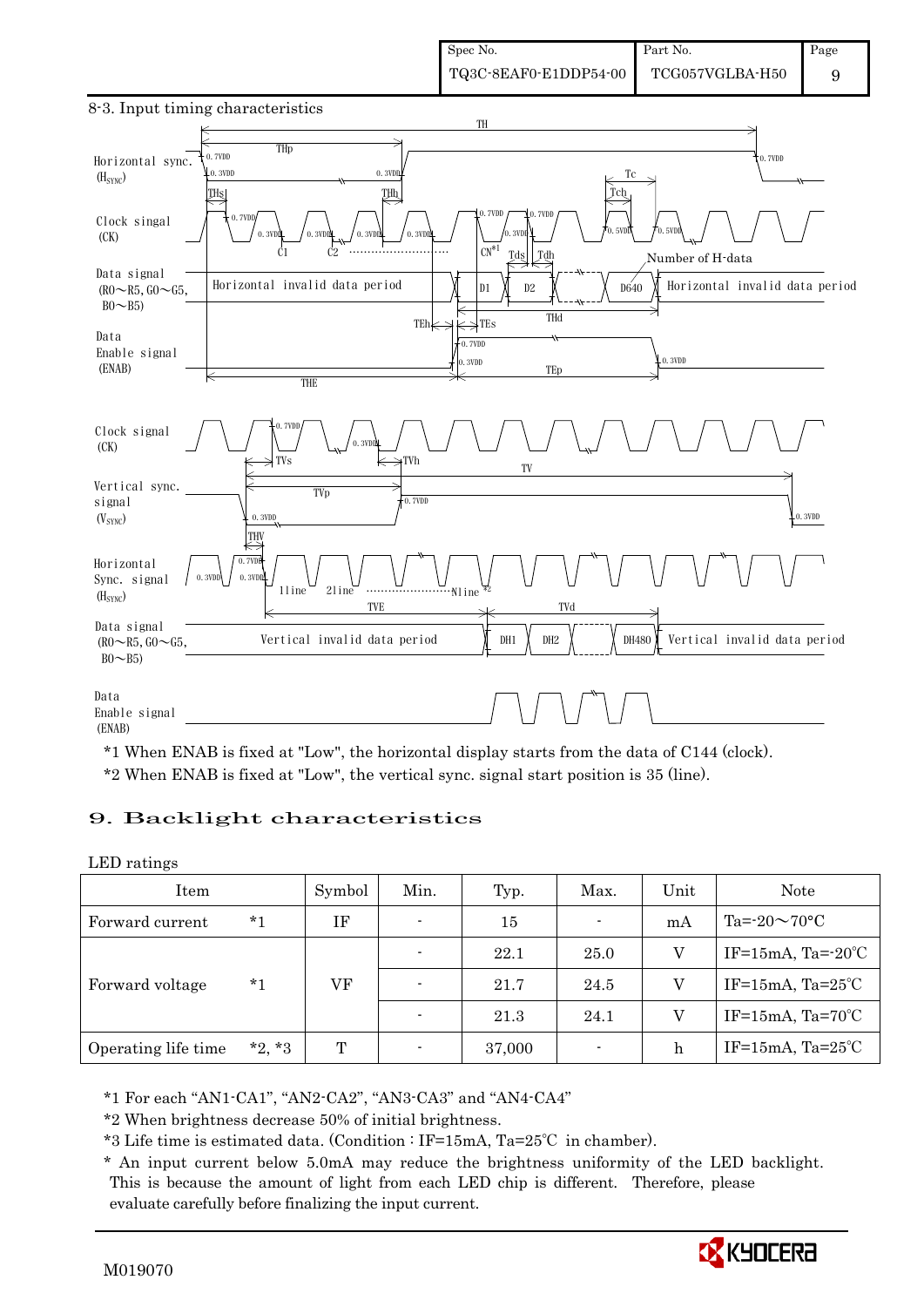### 10. Lot number identification

The lot number shall be indicated on the back of the backlight case of each LCD.

 $TCG057VGLBA-H50 -  $\Box\Box$  -  $\Box\Box$  -  $\Box$  MADE IN  $\Box\Box\Box\Box\Box$$ 

| $\downarrow \downarrow$ $\downarrow$ $\downarrow$ |  |      |
|---------------------------------------------------|--|------|
| 12 3 4                                            |  | $-5$ |

- No1. No5. above indicate
	- 1. Year code
	- 2. Month code
	- 3. Date
	- 4. Version Number
	- 5. Country of origin (Japan or China)

| Year | 2008 | 2009 | 2010 | 2011 | 2012 | 2013 |
|------|------|------|------|------|------|------|
| Code | ◡    |      |      |      |      |      |

| Month | Jan. | Feb. | Mar. | Apr. | May | Jun. |
|-------|------|------|------|------|-----|------|
| Code  |      |      | ౿    |      |     |      |

| Month      | Jul. | Aug. | Sep. | $_{\rm Oct.}$ | Nov. | Dec. |
|------------|------|------|------|---------------|------|------|
| $\rm Code$ |      |      |      | ∡⊾            |      |      |

### 11. Warranty

#### 11-1. Incoming inspection

Please inspect the LCD within one month after your receipt.

#### 11-2. Production warranty

 Kyocera warrants its LCD's for a period of 12 months from the ship date. Kyocera shall, by mutual agreement, replace or re-work defective LCD's that are shown to be Kyocera's responsibility.

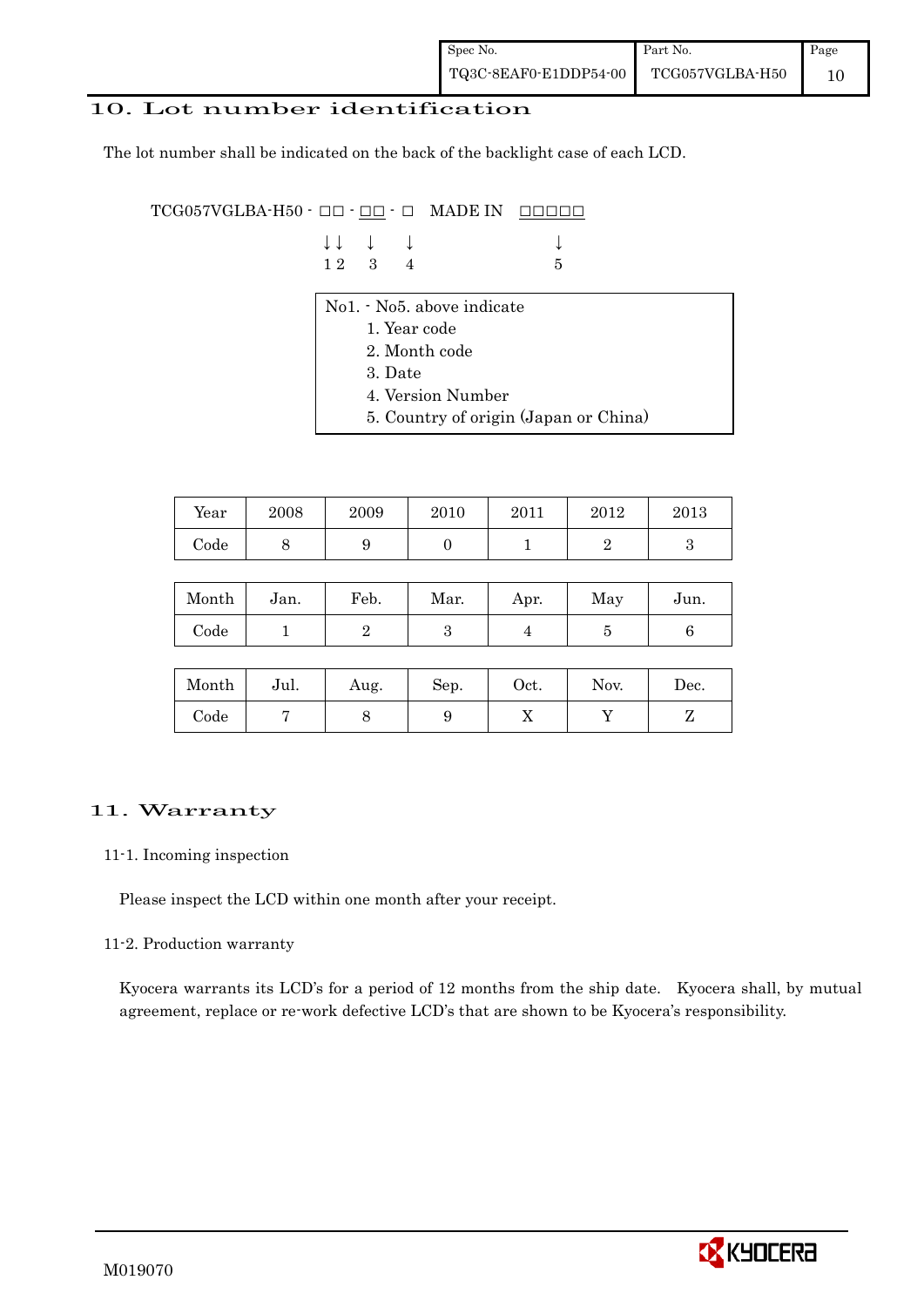#### 12. Precautions for use

- 12-1. Installation of the LCD
	- 1) A transparent protection plate shall be added to protect the LCD and its polarizer.
	- 2) The LCD shall be installed so that there is no pressure on the LSI chips.
	- 3) The LCD shall be installed flat, without twisting or bending.
	- 4) A transparent protection sheet is attached to the polarizer. Please remove the protection film slowly before use, paying attention to static electricity.

#### 12-2. Static electricity

- 1) Since CMOS ICs are mounted directly onto the LCD glass, protection from static electricity is required.
- 2) Workers should use body grounding. Operator should wear ground straps.

12-3. LCD operation

- 1) The LCD shall be operated within the limits specified. Operation at values outside of these limits may shorten life, and/or harm display images.
- 12-4. Storage
	- 1) The LCD shall be stored within the temperature and humidity limits specified. Store in a dark area, and protect the LCD from direct sunlight or fluorescent light.
	- 2) Always store the LCD so that it is free from external pressure onto it.

12-5. Usage

- 1) DO NOT store in a high humidity environment for extended periods. Polarizer degradation bubbles, and/or peeling off of the polarizer may result.
- 2) The front polarizer is easily scratched or damaged. Prevent touching it with any hard material, and from being pushed or rubbed.
- 3) The LCD screen may be cleaned by wiping the screen surface with a soft cloth or cotton pad using a little Ethanol.
- 4) Water may cause damage or discoloration of the polarizer. Clean condensation or moisture from any source immediately.
- 5) Always keep the LCD free from condensation during testing. Condensation may permanently spot or stain the polarizer.
- 6) Do not disassemble LCD module because it will result in damage.
- 7) This Kyocera LCD module has been specifically designed for use in general electronic devices, but not for use in a special environment such as usage in an active gas. Hence, when the LCD is supposed to be used in a special environment, evaluate the LCD thoroughly beforehand and do not expose the LCD to chemicals such as an active gas.
- 8) Please do not use solid-base image pattern for long hours because a temporary afterimage may appear. We recommend using screen saver etc. in cases where a solid-base image pattern must be used.
- 9) Liquid crystal may leak when the module is broken. Be careful not to let the fluid go into your eyes and mouth. In the case the fluid touches your body; rinse it off right away with water and soap.

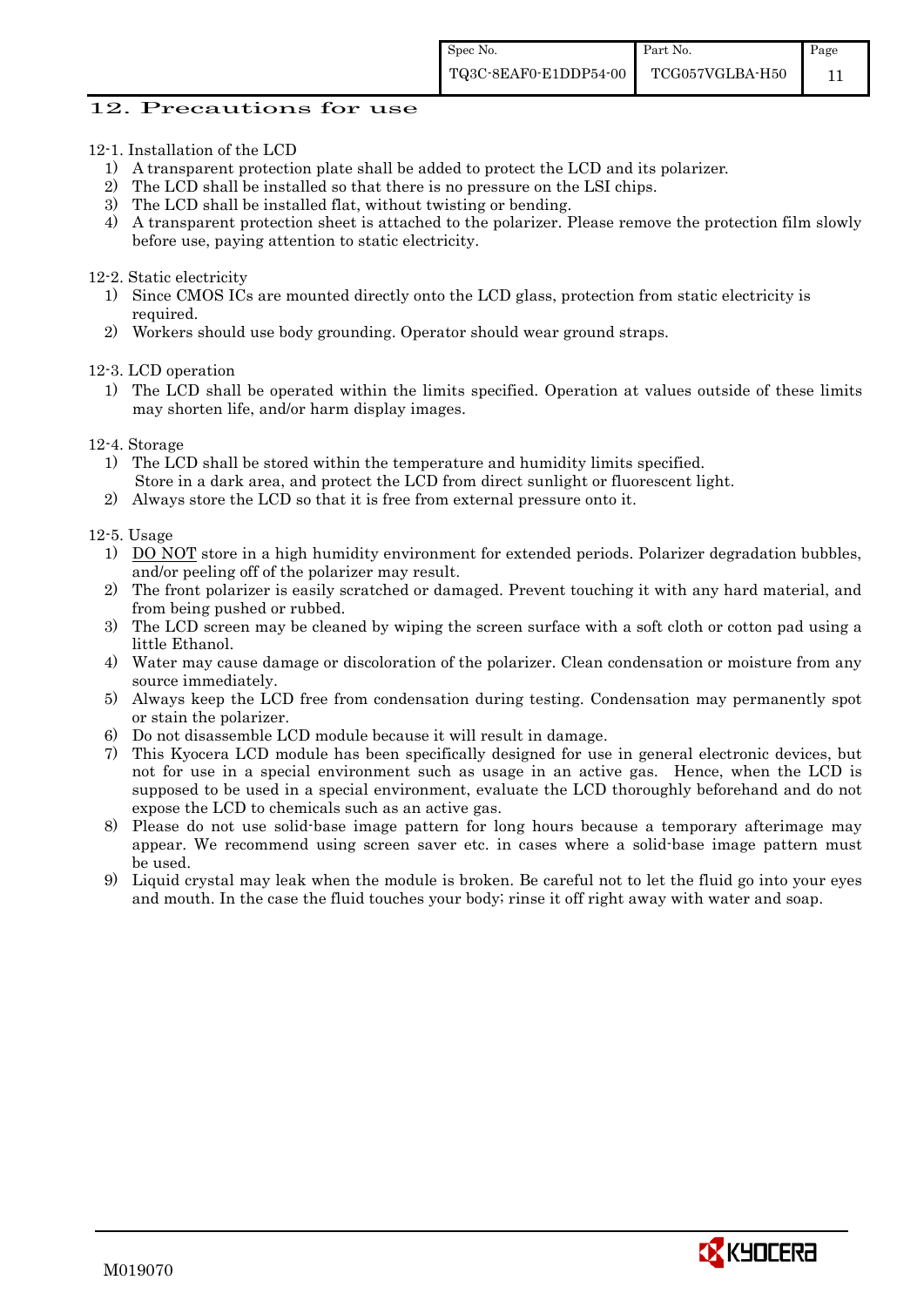#### 13. Reliability test data

| Test item                            | Test condition                                                                                       | Test time        |                                                            | Judgement                                                                  |
|--------------------------------------|------------------------------------------------------------------------------------------------------|------------------|------------------------------------------------------------|----------------------------------------------------------------------------|
| High temp.<br>atmosphere             | $80^{\circ}$ C                                                                                       | 240h             | Display function<br>Display quality<br>Current consumption | $\therefore$ No defect<br>$\therefore$ No defect<br>: No defect            |
| Low temp.<br>atmosphere              | $-30^{\circ}$ C                                                                                      | 240h             | Display function<br>Display quality<br>Current consumption | : No defect<br>$\therefore$ No defect<br>$\therefore$ No defect            |
| High temp.<br>humidity<br>atmosphere | $40^{\circ}$ C 90% RH                                                                                | 240h             | Display function<br>Display quality<br>Current consumption | $\therefore$ No defect<br>$\therefore$ No defect<br>$\therefore$ No defect |
| Temp. cycle                          | 0.5 <sub>h</sub><br>$-30\degree C$<br>R.T.<br>0.5 <sub>h</sub><br>$80^{\circ}$ C<br>0.5 <sub>h</sub> | 10cycles         | Display function<br>Display quality<br>Current consumption | $\therefore$ No defect<br>$\therefore$ No defect<br>$\therefore$ No defect |
| High temp.<br>operation              | $70^{\circ}$ C                                                                                       | 500 <sub>h</sub> | Display function<br>Display quality<br>Current consumption | $\therefore$ No defect<br>: No defect<br>$\therefore$ No defect            |

\* Each test item uses a test LCD only once. The tested LCD is not used in any other tests.

\* The LCD is tested in circumstances in which there is no condensation.

\* The reliability test is not an out-going inspection.

 \* The result of the reliability test is for your reference purpose only. The reliability test is conducted only to examine the LCD's capability.

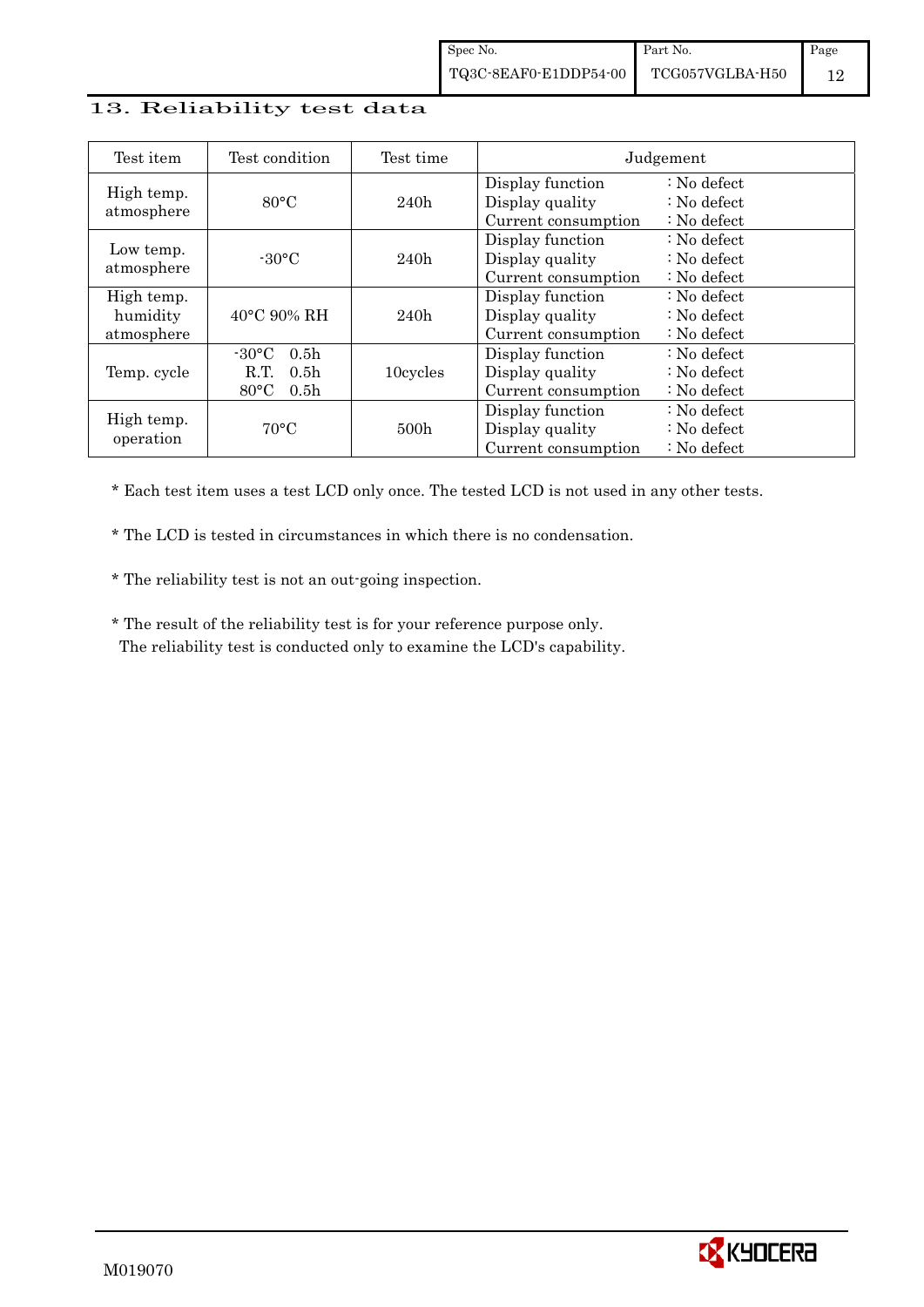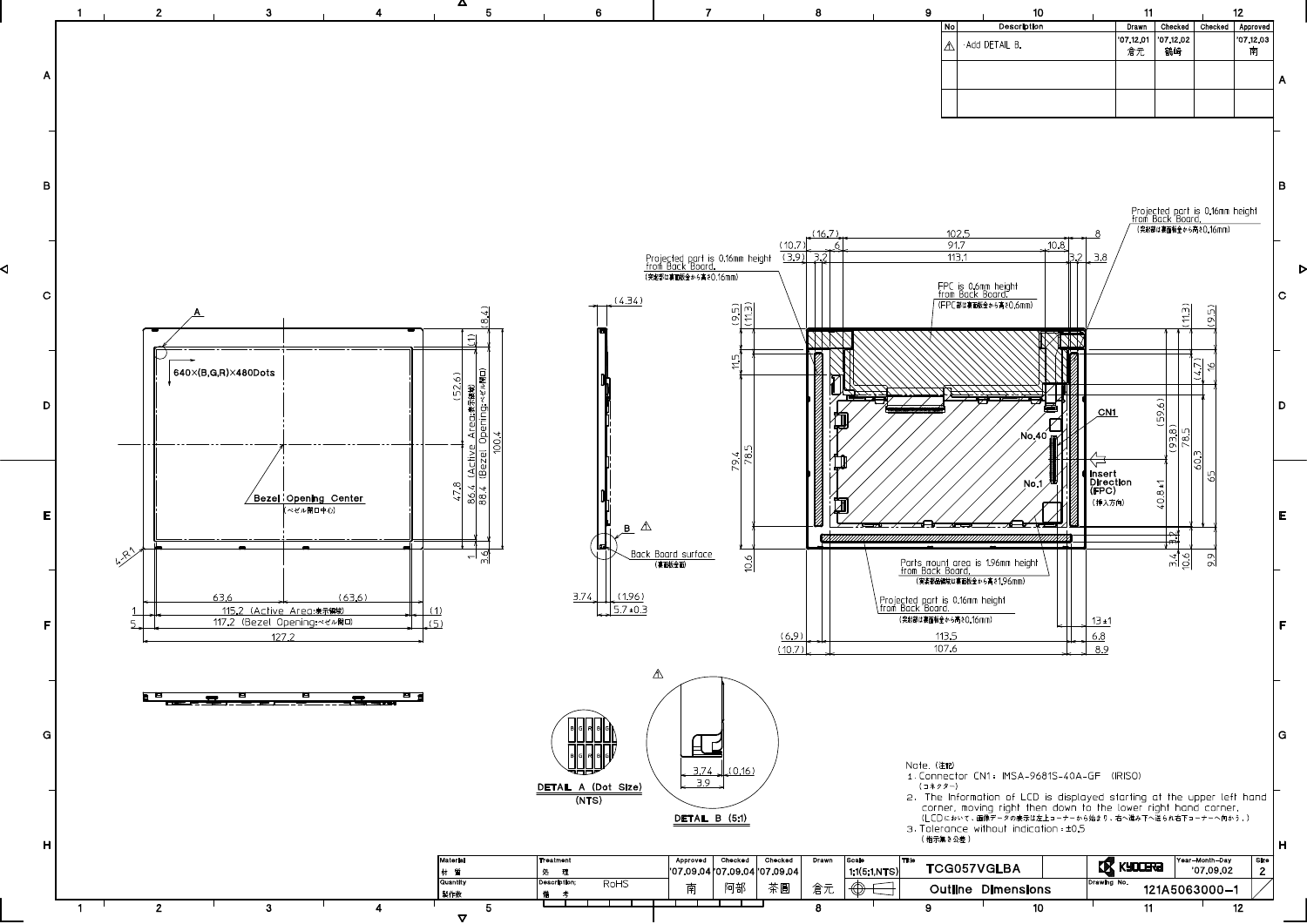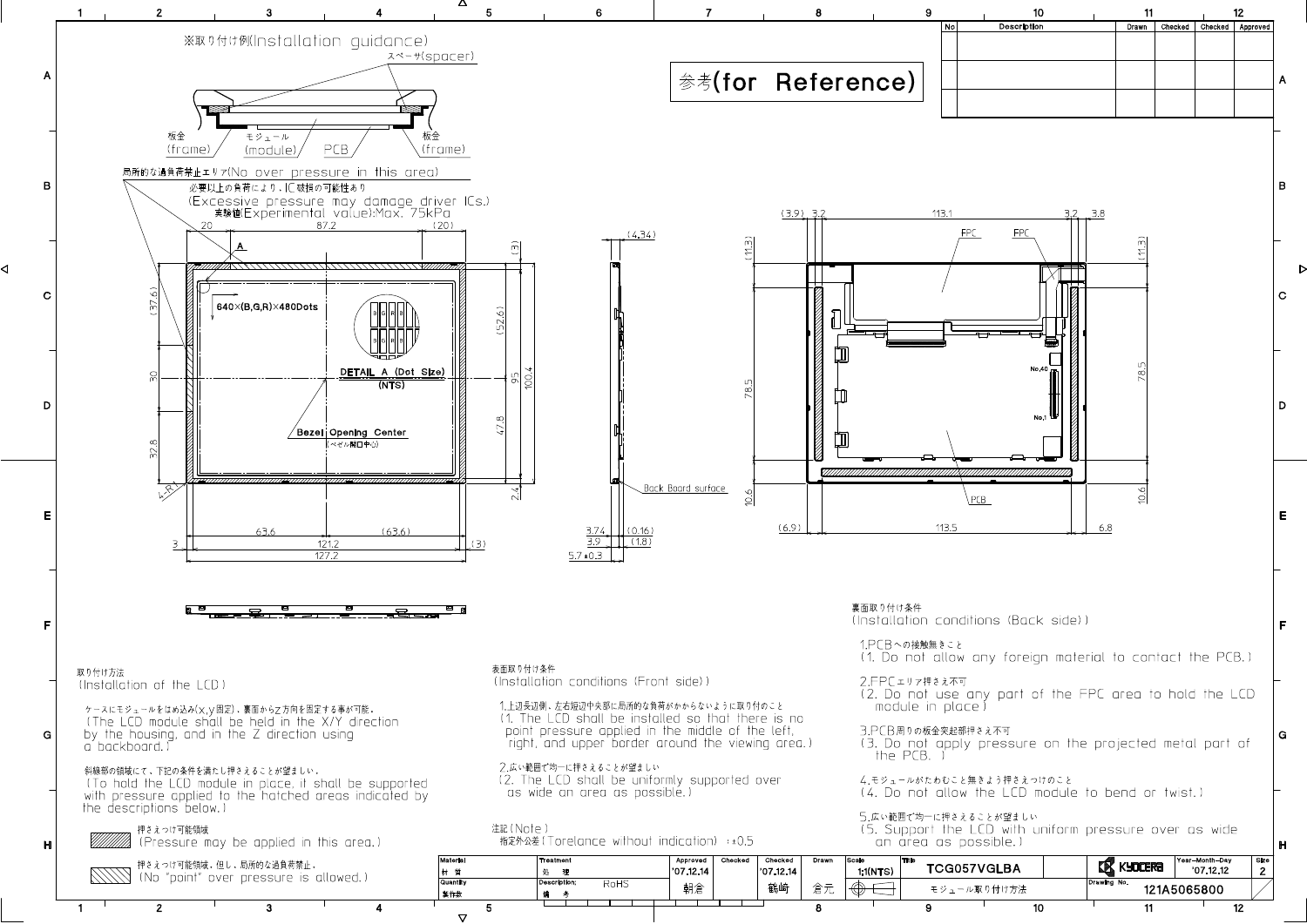|       | Spec No. TQ3C-8EAF0-E2DDP54-00 |
|-------|--------------------------------|
| Date: | September 2, 2008              |

## KYOCERA INSPECTION STANDARD

## TYPE : TCG057VGLBA-H50

 KYOCERA CORPORATION KAGOSHIMA HAYATO PLANT LCD DIVISION

| Original          |            | Designed by $:$ Engineering dept. | Confirmed by $:QA$ dept. |                                            |          |
|-------------------|------------|-----------------------------------|--------------------------|--------------------------------------------|----------|
| Issue Date        | Prepared   | $\rm Checked$                     | Approved                 | Checked                                    | Approved |
| September 2, 2008 | 70 Johnson |                                   |                          | 1 H. Homagahi (f. Matoremoto) J. Sakaguchi | ful      |

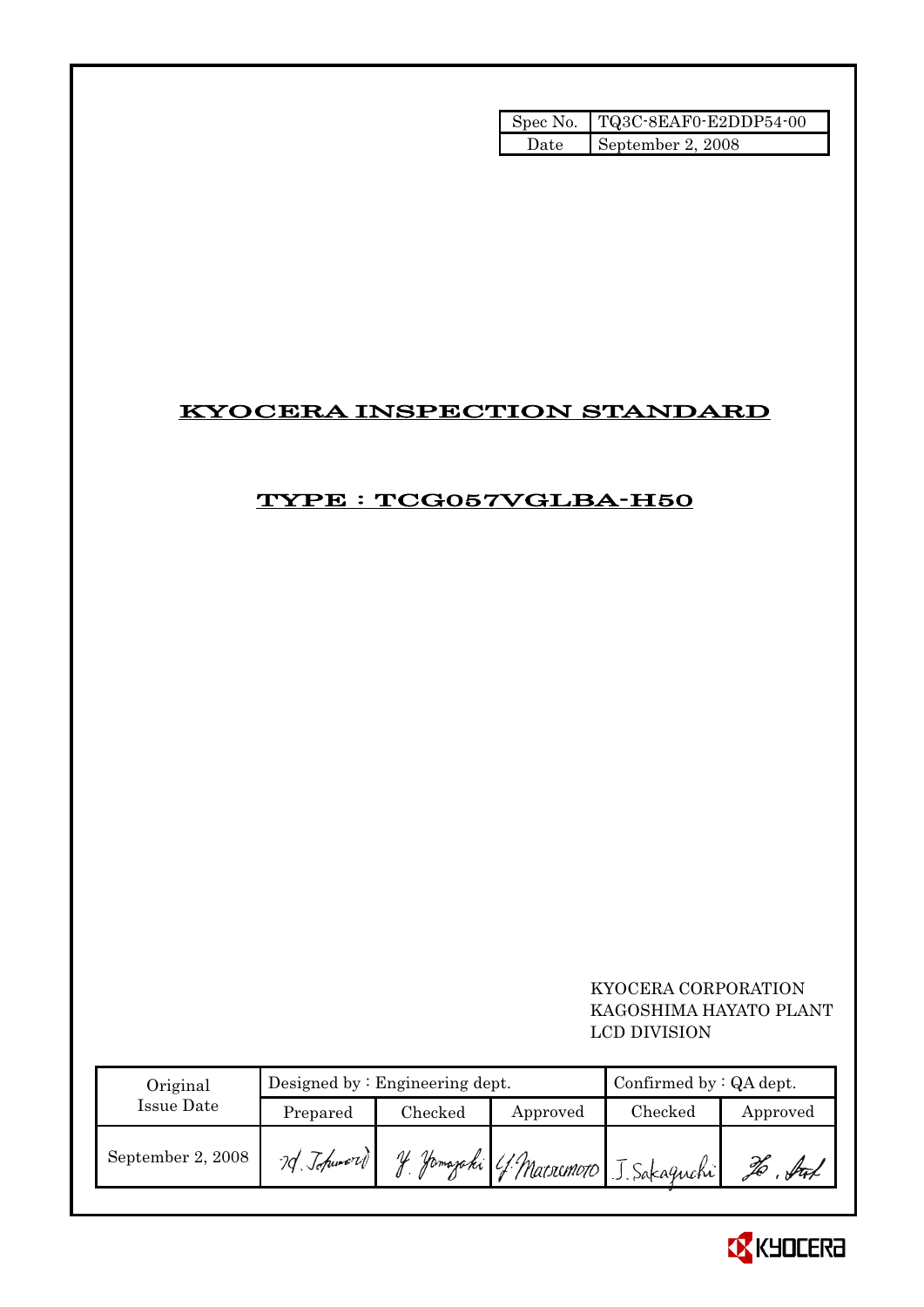| Spec No.              | Part No.        | Page |
|-----------------------|-----------------|------|
| TQ3C-8EAF0-E2DDP54-00 | TCG057VGLBA-H50 |      |

|             |                      |          |  | Revision record                 |              |                         |          |
|-------------|----------------------|----------|--|---------------------------------|--------------|-------------------------|----------|
|             |                      |          |  | Designed by : Engineering dept. |              | Confirmed by : QA dept. |          |
| $\rm{Date}$ |                      | Prepared |  | $\rm Checked$                   | Approved     | $\rm Checked$           | Approved |
|             |                      |          |  |                                 |              |                         |          |
|             |                      |          |  |                                 |              |                         |          |
| Rev.No.     | $\rm{\textbf{Date}}$ | Page     |  |                                 | Descriptions |                         |          |
|             |                      |          |  |                                 |              |                         |          |
|             |                      |          |  |                                 |              |                         |          |
|             |                      |          |  |                                 |              |                         |          |
|             |                      |          |  |                                 |              |                         |          |
|             |                      |          |  |                                 |              |                         |          |
|             |                      |          |  |                                 |              |                         |          |
|             |                      |          |  |                                 |              |                         |          |
|             |                      |          |  |                                 |              |                         |          |
|             |                      |          |  |                                 |              |                         |          |
|             |                      |          |  |                                 |              |                         |          |
|             |                      |          |  |                                 |              |                         |          |
|             |                      |          |  |                                 |              |                         |          |
|             |                      |          |  |                                 |              |                         |          |
|             |                      |          |  |                                 |              |                         |          |
|             |                      |          |  |                                 |              |                         |          |
|             |                      |          |  |                                 |              |                         |          |
|             |                      |          |  |                                 |              |                         |          |
|             |                      |          |  |                                 |              |                         |          |
|             |                      |          |  |                                 |              |                         |          |
|             |                      |          |  |                                 |              |                         |          |
|             |                      |          |  |                                 |              |                         |          |
|             |                      |          |  |                                 |              |                         |          |
|             |                      |          |  |                                 |              |                         |          |
|             |                      |          |  |                                 |              |                         |          |
|             |                      |          |  |                                 |              |                         |          |
|             |                      |          |  |                                 |              |                         |          |
|             |                      |          |  |                                 |              |                         |          |
|             |                      |          |  |                                 |              |                         |          |
|             |                      |          |  |                                 |              |                         |          |
|             |                      |          |  |                                 |              |                         |          |
|             |                      |          |  |                                 |              |                         |          |
|             |                      |          |  |                                 |              |                         |          |
|             |                      |          |  |                                 |              |                         |          |
|             |                      |          |  |                                 |              |                         |          |
|             |                      |          |  |                                 |              |                         |          |

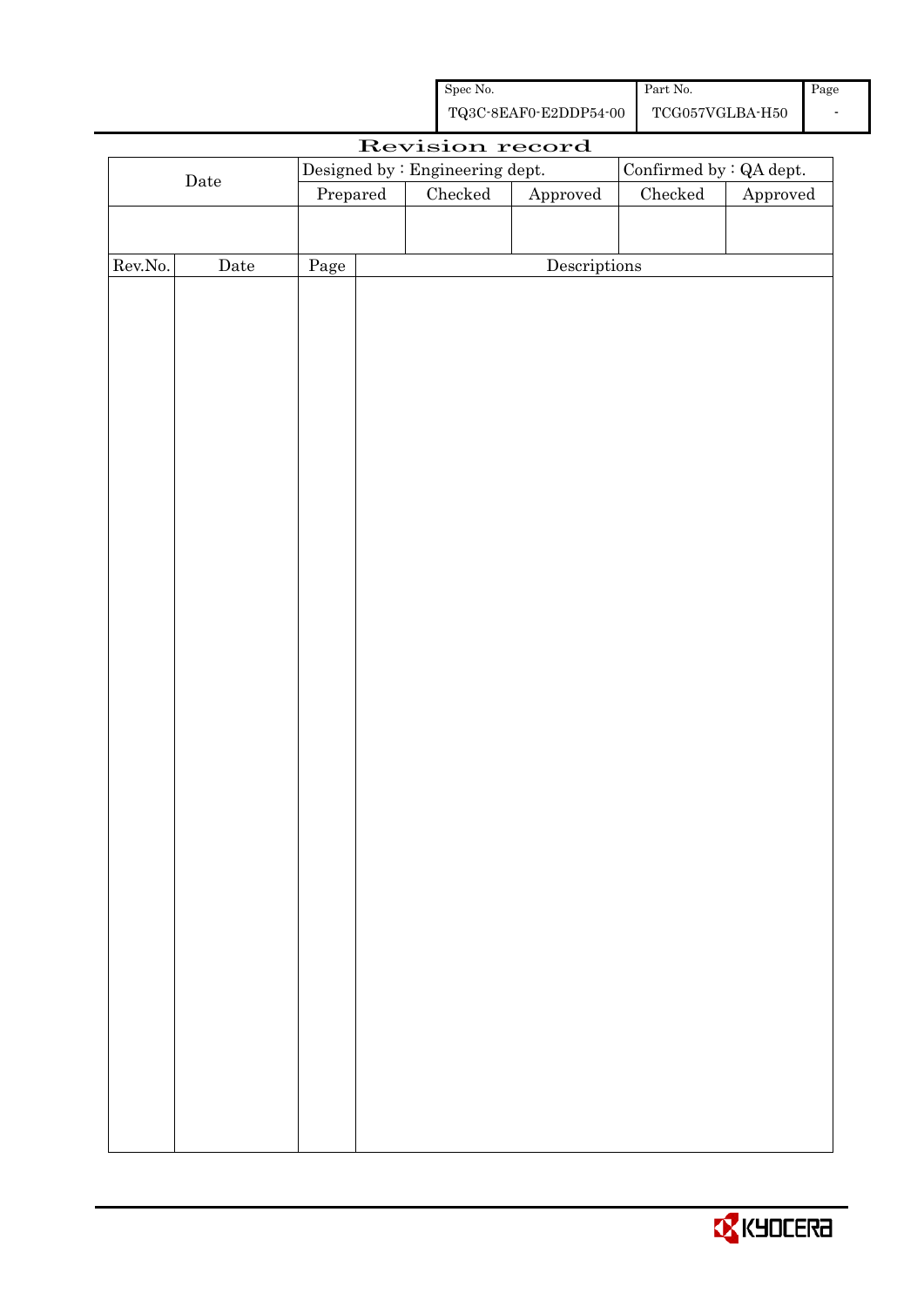|--|

| 1) Note         |                                                                                                                                                                                       |                                                        |                                                                                       |  |  |  |
|-----------------|---------------------------------------------------------------------------------------------------------------------------------------------------------------------------------------|--------------------------------------------------------|---------------------------------------------------------------------------------------|--|--|--|
|                 |                                                                                                                                                                                       | Note                                                   |                                                                                       |  |  |  |
| General         | Customer identified anomalies not defined within this inspection standard shall be<br>1.<br>reviewed by Kyocera, and an additional standard shall be determined by mutual<br>consent. |                                                        |                                                                                       |  |  |  |
|                 | 2.<br>This inspection standard about the image quality shall be applied to any defect within<br>the active area and shall not be applicable to outside of the area.                   |                                                        |                                                                                       |  |  |  |
|                 |                                                                                                                                                                                       |                                                        |                                                                                       |  |  |  |
|                 | Inspection conditions<br>3.                                                                                                                                                           |                                                        |                                                                                       |  |  |  |
|                 | Luminance                                                                                                                                                                             |                                                        | : 500 Lux min.                                                                        |  |  |  |
|                 |                                                                                                                                                                                       | Inspection distance                                    | $\div$ 300 mm.<br>$:25 \pm 5^{\circ}$ C                                               |  |  |  |
|                 | Temperature                                                                                                                                                                           |                                                        |                                                                                       |  |  |  |
| Definition of   | Direction<br>Dot defect                                                                                                                                                               |                                                        | : Directly above<br>The dot is constantly "on" when power applied to the              |  |  |  |
| inspection item |                                                                                                                                                                                       | Bright dot defect                                      | LCD, even when all "Black" data sent to the screen.                                   |  |  |  |
|                 |                                                                                                                                                                                       |                                                        | Inspection tool: 5% Transparency neutral density filter.                              |  |  |  |
|                 |                                                                                                                                                                                       |                                                        | Count dot: If the dot is visible through the filter.                                  |  |  |  |
|                 |                                                                                                                                                                                       |                                                        | Don't count dot: If the dot is not visible through the                                |  |  |  |
|                 |                                                                                                                                                                                       |                                                        | filter.                                                                               |  |  |  |
|                 |                                                                                                                                                                                       |                                                        | $G$ $B$ $R$ $G$ $B$ $R$ $G$<br>$RGBRGBRGB$<br>dot defect<br>RGBRGBRGB                 |  |  |  |
|                 |                                                                                                                                                                                       | Black dot defect                                       | The dot is constantly "off" when power applied to the                                 |  |  |  |
|                 |                                                                                                                                                                                       |                                                        | LCD, even when all "White" data sent to the screen.                                   |  |  |  |
|                 |                                                                                                                                                                                       | Adjacent dot                                           | Adjacent dot defect is defined as two or more bright dot                              |  |  |  |
|                 |                                                                                                                                                                                       |                                                        | defects or black dot defects.                                                         |  |  |  |
|                 |                                                                                                                                                                                       |                                                        | RGBRGBR<br>RGBRGBRGB<br>dot defect<br>$R$ G $B$ $R$<br>G<br>R<br>G B<br>B             |  |  |  |
|                 | External                                                                                                                                                                              | Bubble, Scratch,                                       | Visible operating (all pixels "Black" or "White") and non                             |  |  |  |
|                 | inspection                                                                                                                                                                            | Foreign particle                                       | operating.                                                                            |  |  |  |
|                 |                                                                                                                                                                                       | (Polarizer, Cell,                                      |                                                                                       |  |  |  |
|                 |                                                                                                                                                                                       | Backlight)                                             |                                                                                       |  |  |  |
|                 |                                                                                                                                                                                       | Appearance                                             | Does not satisfy the value at the spec.                                               |  |  |  |
|                 |                                                                                                                                                                                       | inspection                                             |                                                                                       |  |  |  |
|                 | Others                                                                                                                                                                                | LED wire                                               | Damaged to the LED wire, connector, pin, functional<br>failure or appearance failure. |  |  |  |
|                 | Definition                                                                                                                                                                            | Definition of linear size<br>Definition of circle size |                                                                                       |  |  |  |
|                 | of size                                                                                                                                                                               | $d = (a + b)/2$                                        |                                                                                       |  |  |  |